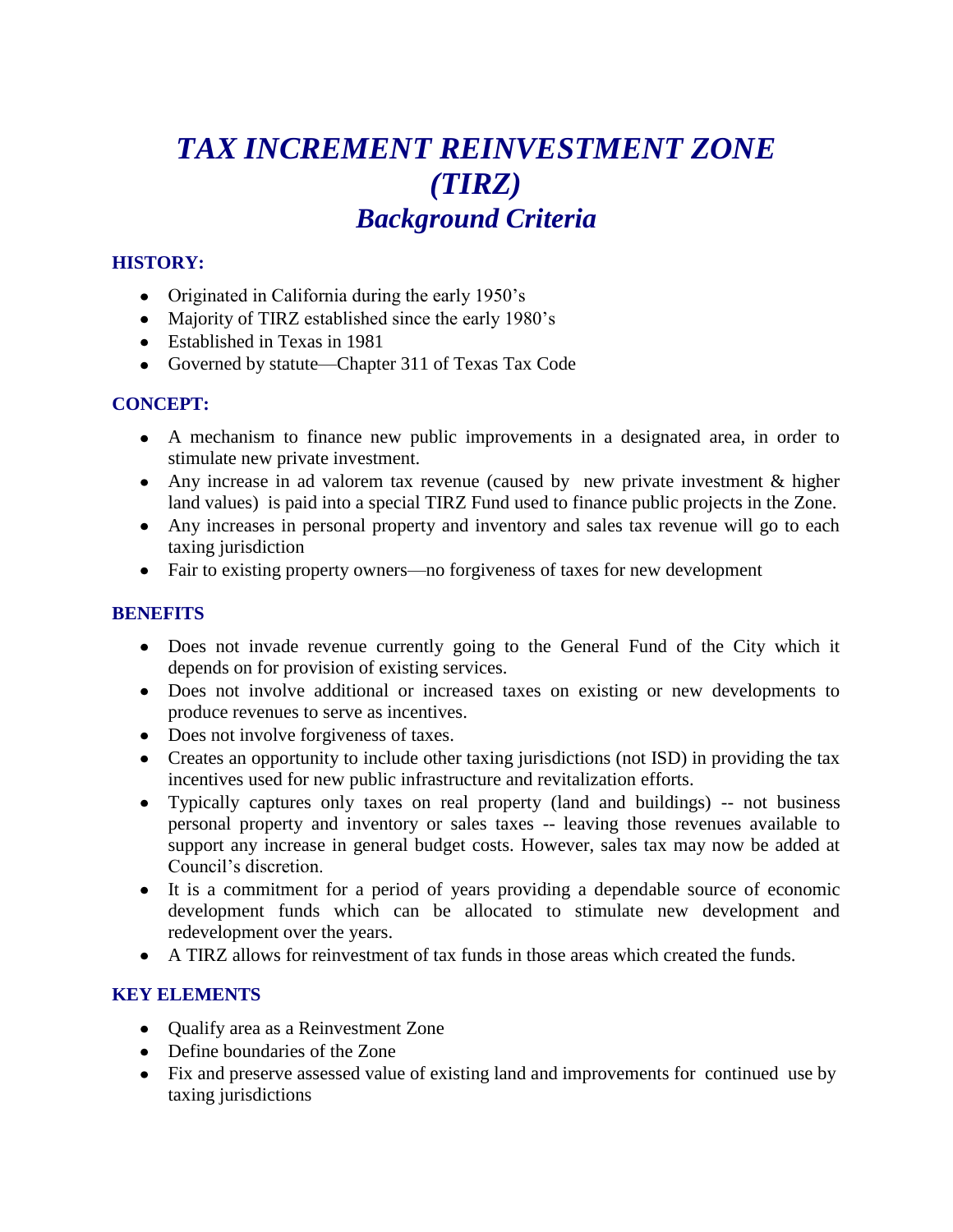- Commit increase in real property taxes above base to a TIRZ Fund
- Use TIRZ Funds to pay for public improvements

#### **THREE (3) THINGS DON'T CHANGE:**

- Property owners pay taxes at the normal rate, there is no forgiveness nor extra charge of any kind
- Taxing jurisdictions continue to receive their original "base" ad valorem tax revenues and all (original and new) business personal property and inventory tax revenues, and
- Municipalities (and in some cases, Counties) continue to receive all (original and new) sales tax revenues

#### **THE TIRZ MAY BE ESTABLISHED BY:**

- **Initiation** by the Municipality OR BY
- **Ordinance by Petition** of owners of over 50% of appraised value of property in the Zone Boundary

#### **TIRZ MAY FUND:**

- Capital Costs: public works, public improvements, new buildings, structures, acquisition & renovation of existing buildings, land & site costs
- Financing Costs
- Real Property Assembly Costs
- Relocation Costs
- Professional Services, Administration, and Organization costs
- Construction Interest
- Direct operating costs for Zone and for project facilities

#### **TO FUND PROJECT EXPENSES, TIRZ MAY EITHER:**

- Borrow funds
	- o Loans from Developers
	- o Loans from City or other public body
	- $\circ$  Issue bonds (no "faith & credit") or Certificates of Obligation OR
- Fund improvements on a "Pay-As-You-Go" basis

#### **TIRZ IS MANAGED BY CITY COUNCIL WITH ADVICE FROM BOARD OF DIRECTORS:**

- Board is appointed by participating taxing jurisdictions
- It is only a recommending Board
- City Council has approval authority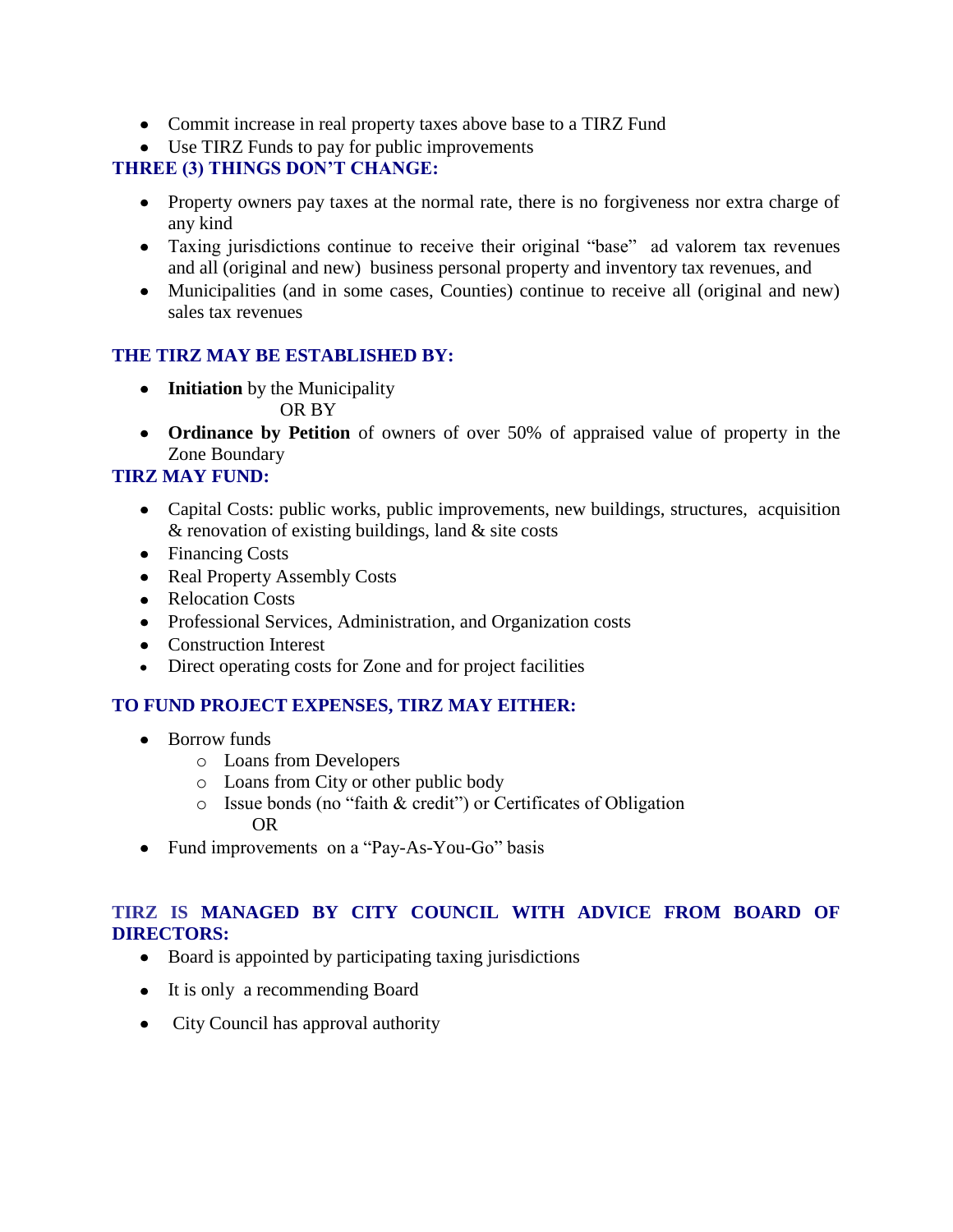#### **OTHER CRITERIA**

- All taxing jurisdictions can, but do not have to, pledge their increased tax revenues above base to the TIRZ Fund
	- o Also can participate at less than 100%
	- o September 1999 change in State statute essentially precludes school districts from participating.
- No more than 30% of existing property within the Zone may be used for residential unless TIRZ is requested by petition signed by over 50% of appraised value of property.
- Zone (combined with any other existing Zone's) may not contain more than 25% of appraised value of the municipality if the population exceeds 100,000 or more than 50% if the population is less than 100,000.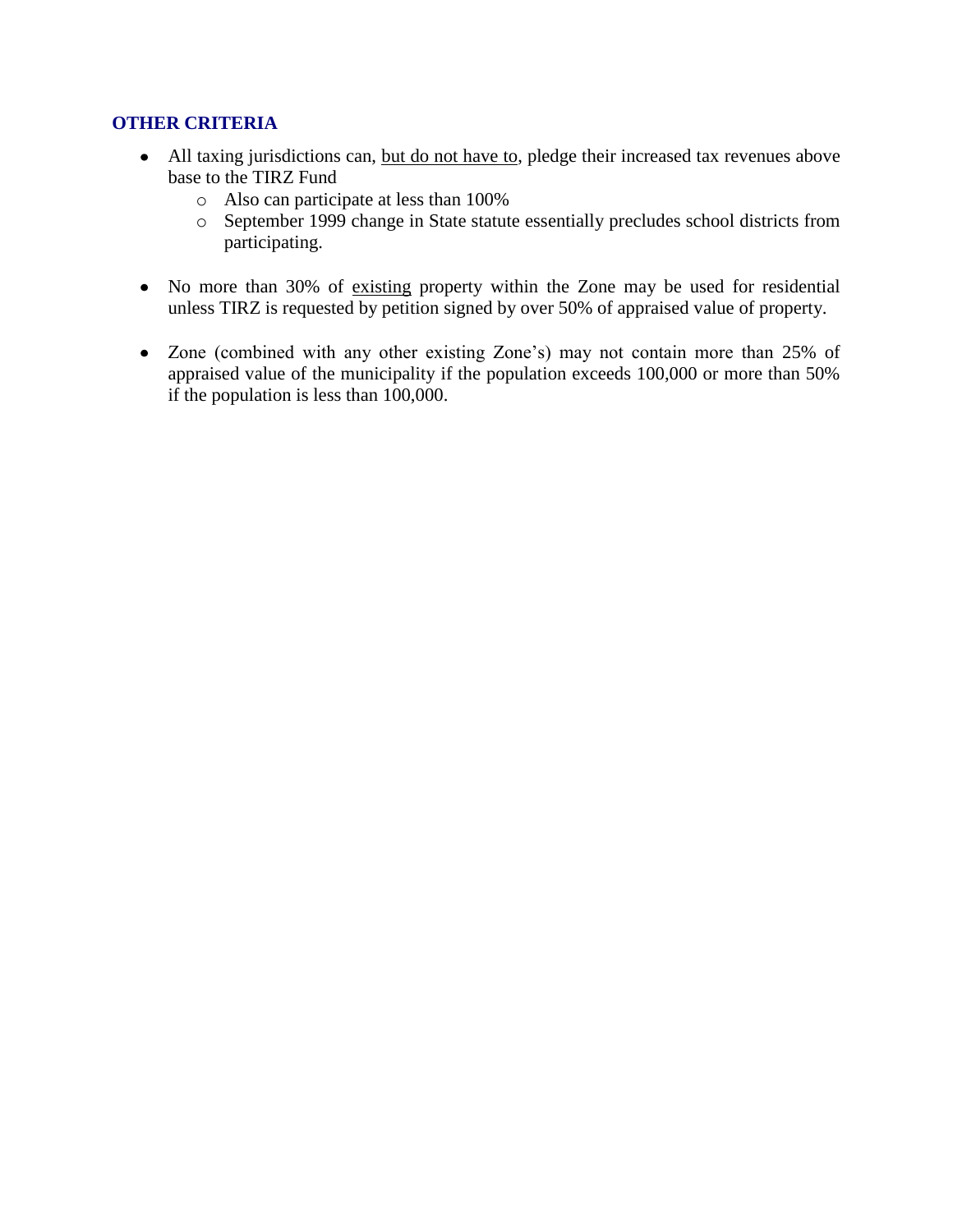### CITY OF ABILENE REINVESTMENT ZONE NO. 2

### BOUNDARY AND EXISTING ZONING MAP

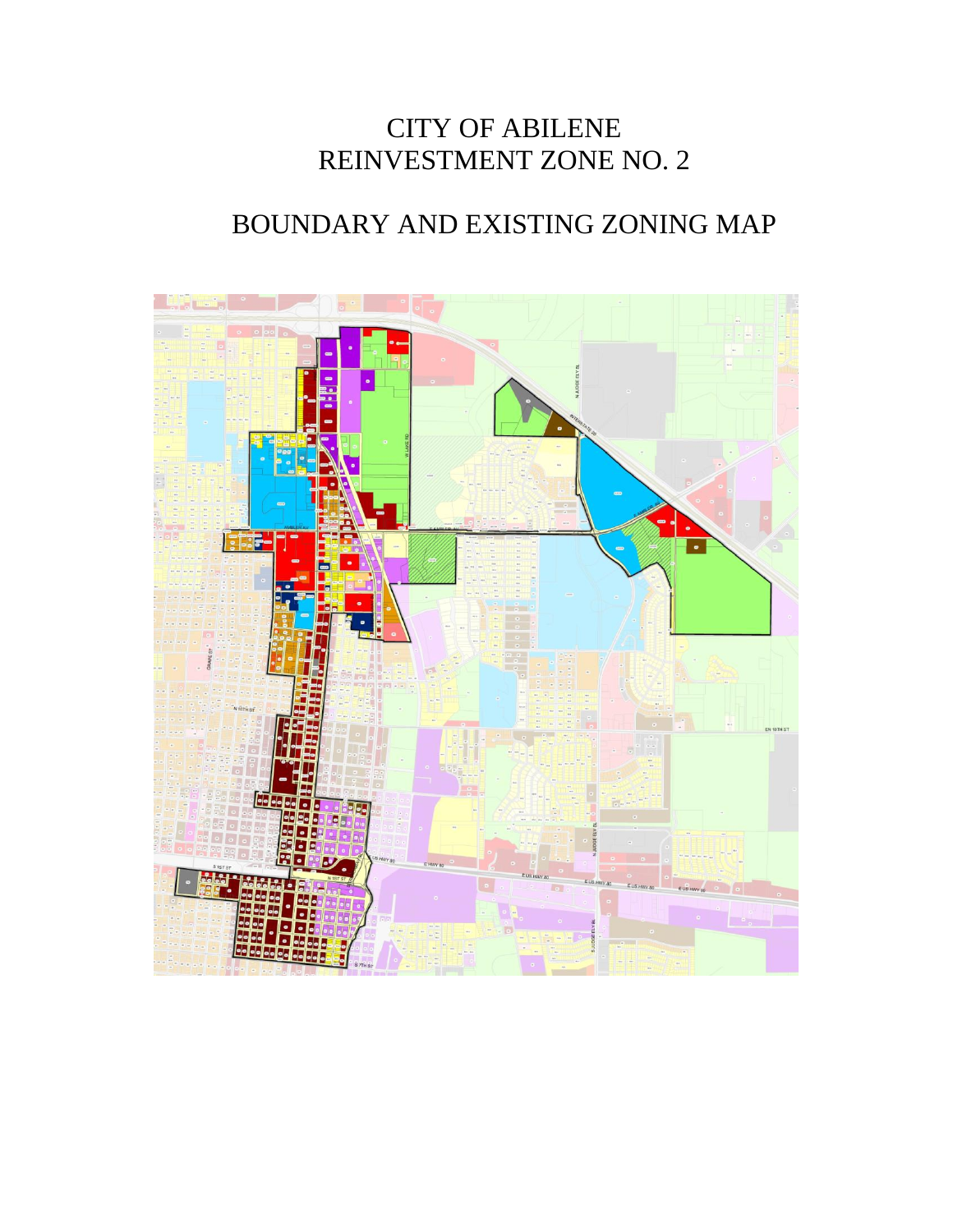### CITY OF ABILENE TAX INCREMENT REINVESTMENT ZONE NO. 2

| <b>PROJECT</b>                                    | COST, \$K    |
|---------------------------------------------------|--------------|
| South Downtown Plan, Road, Streetscaping, and     |              |
| <b>Intersection Improvements</b>                  | \$3,000,000  |
| Ambler Ave Bicycle & Pedestrian Improvements      | \$750,000    |
| <b>Butternut Street Improvements</b>              | \$1,250,000  |
| Pine Street Sidewalks & Streetscaping             | \$2,500,000  |
| <b>Ambler Corridor Streetscaping</b>              | \$750,000    |
| Demolition, Land Clearing, and Environmental      |              |
| Remediation                                       | \$1,000,000  |
| Area Drainage Improvements                        | \$2,000,000  |
| Hickory Street Reconfiguration and                |              |
| <b>Bicycle/Pedestrian Improvements</b>            | \$1,000,000  |
| <b>Transit System Amenities</b>                   | \$400,000    |
| <b>Trail Construction</b>                         | \$600,000    |
| <b>Property Acquisitions</b>                      | \$1,000,000  |
| Downtown Hotel Area Improvements                  | \$750,000    |
| <b>Improve Pedestrian Underpasses</b>             | \$150,000    |
| <b>Farmers Market Area Improvements</b>           | \$500,000    |
| Lincoln Middle School Area Improvements           | \$500,000    |
| South Downtown Plan, Phase II                     | \$2,200,000  |
| Areawide Streetscaping and Street Repair Projects | \$6,000,000  |
| Areawide Bicycle and Pedestrian Improvements      | \$3,000,000  |
| South Downtown Plan, Phase III                    | \$2,000,000  |
| <b>Historic Courthouse Renovation</b>             | \$1,750,000  |
| <b>Courthouse Area Parking Structure</b>          | \$3,000,000  |
| <b>Administrative Costs</b>                       | \$200,000    |
| TOTAL:                                            | \$34,300,000 |